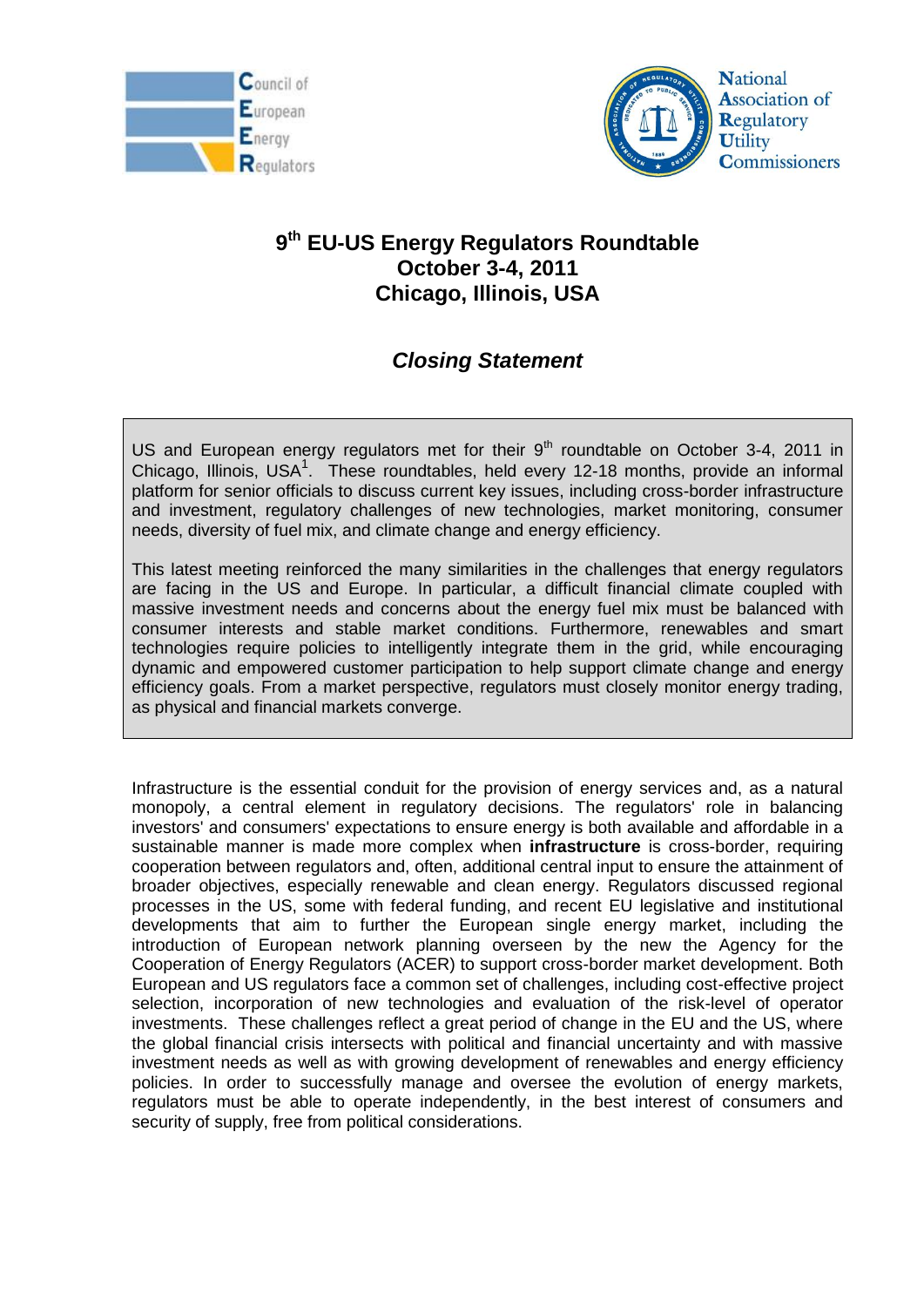Regulators are faced with new challenges as technology rapidly evolves. US state regulators have a special emphasis on balancing consumer protection while promoting **grid modernization**. The participants discussed a series of principles to help keep the focus on consumers while addressing grid modernization, including investments, costs and benefits; consumer protection; privacy and security; consumer education and communication; and multi-jurisdiction relations. Also with respect to consumer acceptance, the participants looked at the impact of increased electric vehicles on the grid. European Commission proposals for energy efficiency and carbon emission reductions in transportation, if agreed, will inter alia pave the way for new electric vehicle (EV) technologies to progressively penetrate automotive industry sales. Regulators can play an important role in providing policy recommendations to facilitate a massive integration of EVs taking full advantage of the future deployment of smart distribution grids. In addition, demand response programs, energy efficiency measures and distributed generation are developing rapidly as new technologies, including smart meters and smart grids, emerge which will help pave the way for a new generation of energy networks (and their use).

**Market monitoring** continues to be of significance to regulators. The EU is strengthening the integrity of energy trading. The new Regulation on Energy Market Integrity and Transparency (REMIT) which is expected to come into force end of 2011 in the European Union will prohibit insider dealing and market manipulation in the electricity and gas markets. REMIT includes key elements and new responsibilities for ACER with regard to wholesale market monitoring, where national regulators will also have to ensure enforcement of the rules. In the US, both state and federal regulators are engaged in market monitoring efforts. The Federal Energy Regulatory Commission (FERC) saw its authority over market oversight enhanced in response to the US West Coast energy crisis. This function includes market monitoring, surveillance and transaction analysis. Market monitoring provides a better understanding of the markets the Commission regulates and gives other stakeholders (state commissions, the public) a resource for information and analysis. Surveillance and transaction analysis identify market anomalies and assess their causes. The EU and the US are both witnessing the convergence of the physical and financial sides of energy, and the possible impact of financial energy products on electricity and gas physical trading markets, which require strong and sound regulatory oversight.

Energy regulators often play a balancing role between market mechanisms and **public service objectives** in the treatment of vulnerable customers, affordability (in terms of upcoming investments), privacy/customer data and consumer awareness. Priorities between the long (supply security, continuity of supply) and short term interests of customers (low prices, affordability) can shift in times of economic crisis. Energy prices usually have a significant political dimension, particularly in an environment where and when competitive markets are not perfect and the various groups of end-users are very price sensitive. Regulators need to make a greater effort to ensure that consumers understand the connection between their lifestyle and the needs of the electric grid. Domestic and industry consumers (even in times of economic recession) continue to adopt new technologies that add load to a grid for which planning and upgrades have not kept pace. In addition, many people support renewable energy, but are not aware of the complications associated with integrating intermittent power. Consumers need to be informed of the need to recognize that their actions can increase the costs of maintaining reliable electric service and also that these costs (as well as the economic sustainability of incentives) are becoming increasingly difficult for vulnerable customers to bear and consequently.

The fuel mix is an important driver for **investments in generation and energy networks**. These investments are essentially long-term and capital intensive. Currently, the investments have become more risky because of doubts on nuclear policy, future political commitment to tackle climate change and changes in generation and grid technologies. This unintended collision between network security and reinforcement needs and environmental or other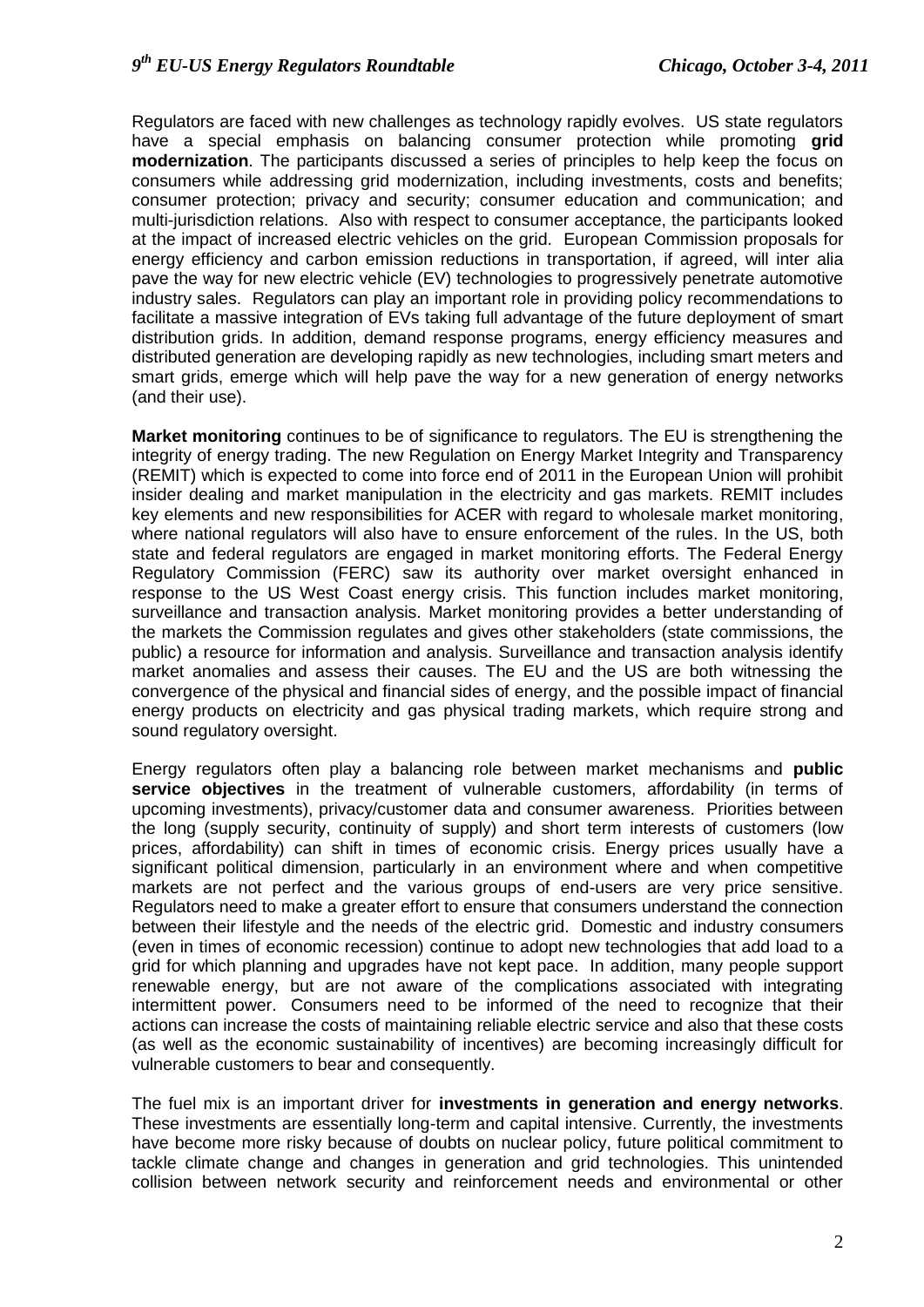priorities places pressure on investment decisions and long-term planning for energy. However, investments are essential to meet climate change and fuel mix ambitions. Recent shale gas development has been described as the "game-changer" in the natural gas sector and beyond. Not long ago, there was concern that the United States may not have sufficient gas supplies to meet demand. Companies and investors by the score were preparing to seek permits to build LNG import terminals to supplement domestic natural gas production. New nuclear plants were being planned and considered around the world. Two occurrences have since changed the outlook for both new LNG import terminals and nuclear plants: the shale gas boom and the March 2011 Fukushima disaster which resulted in the closure of nearly a dozen nuclear plants in Japan alone. Countries around the world have responded with varied positions on the future of energy development going forward. Energy regulators can help to reconcile the different fuel mix reactions with the needs of networks and markets, in order to incentivize investments while balancing them with public service objectives.

Finally, regulators shared policy developments related to **climate change**, including increases in **renewables and energy efficiency**. In the US, states and regional organizations are developing and implementing their own programs in response to announced and anticipated federal programs. These localized programs include energy efficiency programs and renewable portfolio standards, all of which have implications for power markets, as well as for regulators in terms of implementation of the programs, and monitoring any reliability concerns that may result. In Europe, a suite of measures to promote the use of renewables in the EU came into effect in December 2010 and new legislative proposals on energy efficiency will likely affect regulatory oversight of utilities as well as actual investments in generation and transmission/distribution networks. In recent years, European regulators have strengthened their joint work in these areas, looking at regulatory aspects of an increased use of renewables, including the implications of non-harmonized RES support schemes within the EU and recommendations for regulatory practices related to energy efficiency.

The issues discussed in this two-day event are similar to those faced by energy regulators around the world. They are also being discussed in larger regulatory circles, including the working groups of the **International Confederation of Energy Regulators** (ICER[\)](#page-3-1)<sup>2</sup> and at the upcoming **World Forum on Energy Regulation V** (May 2012, Quebec City, Canada). The roundtable participant[s](#page-3-2)<sup>3</sup> confirmed their commitment to sharing and disseminating best practices and improving regulatory decision making through on-going communication and coordination.